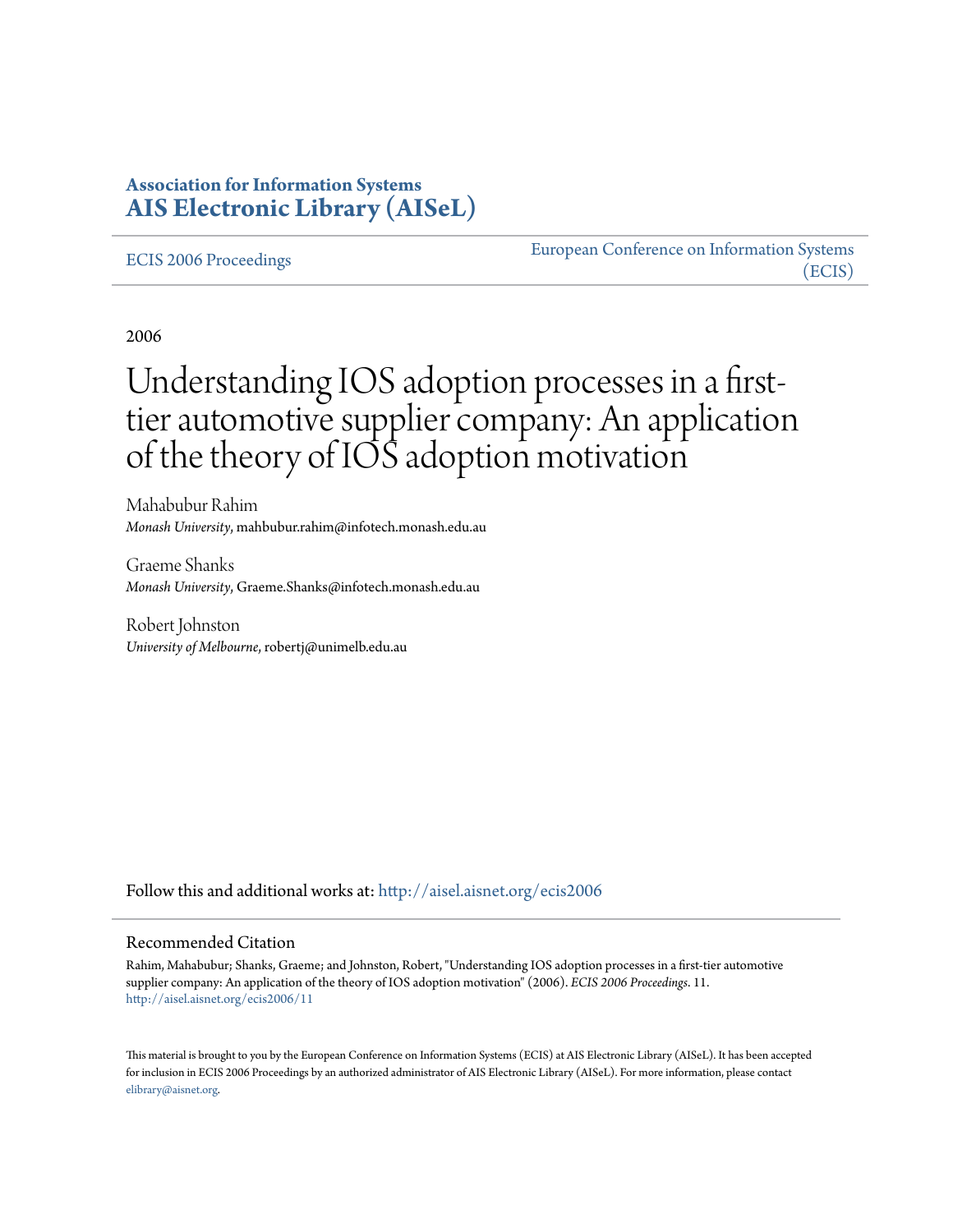## UNDERSTANDING IOS ADOPTION PROCESSES IN A FIRST-TIER AUTOMOTIVE SUPPLIER COMPANY: AN APPLICATION OF THE THEORY OF IOS ADOPTION MOTIVATION

Rahim, Md. Mahbubur, Monash University, Victoria, Australia, mahbubur.rahim@infotech.monash.edu.au

Shanks, Graeme, Monash University, Victoria, Australia, Graeme.shanks@infotech.monash.edu.au

Johnston, Robert B., University of Melbourne, Victoria, Australia, robertj @unimelb.edu.au

#### Abstract

*The IOS Adoption Motivation (IAM) model is a theoretical framework that relates organisational motivations for IOS adoption to IOS adoption processes. The IAM model which was tested in the Australian pharmaceutical industry however requires additional validation. We have thus applied the IAM model to understand IOS adoption processes of a supplier that operates in the Australian automotive industry. Interesting variations in the IOS adoption processes between two stages of EDI adoption were observed which are explained in terms of the model. The findings provide broad support for the IAM model, and will be useful to IT managers responsible for managing IOS.*

*Keywords: Inter-organisational systems, EDI, adoption, adoption process, motivations, case study.*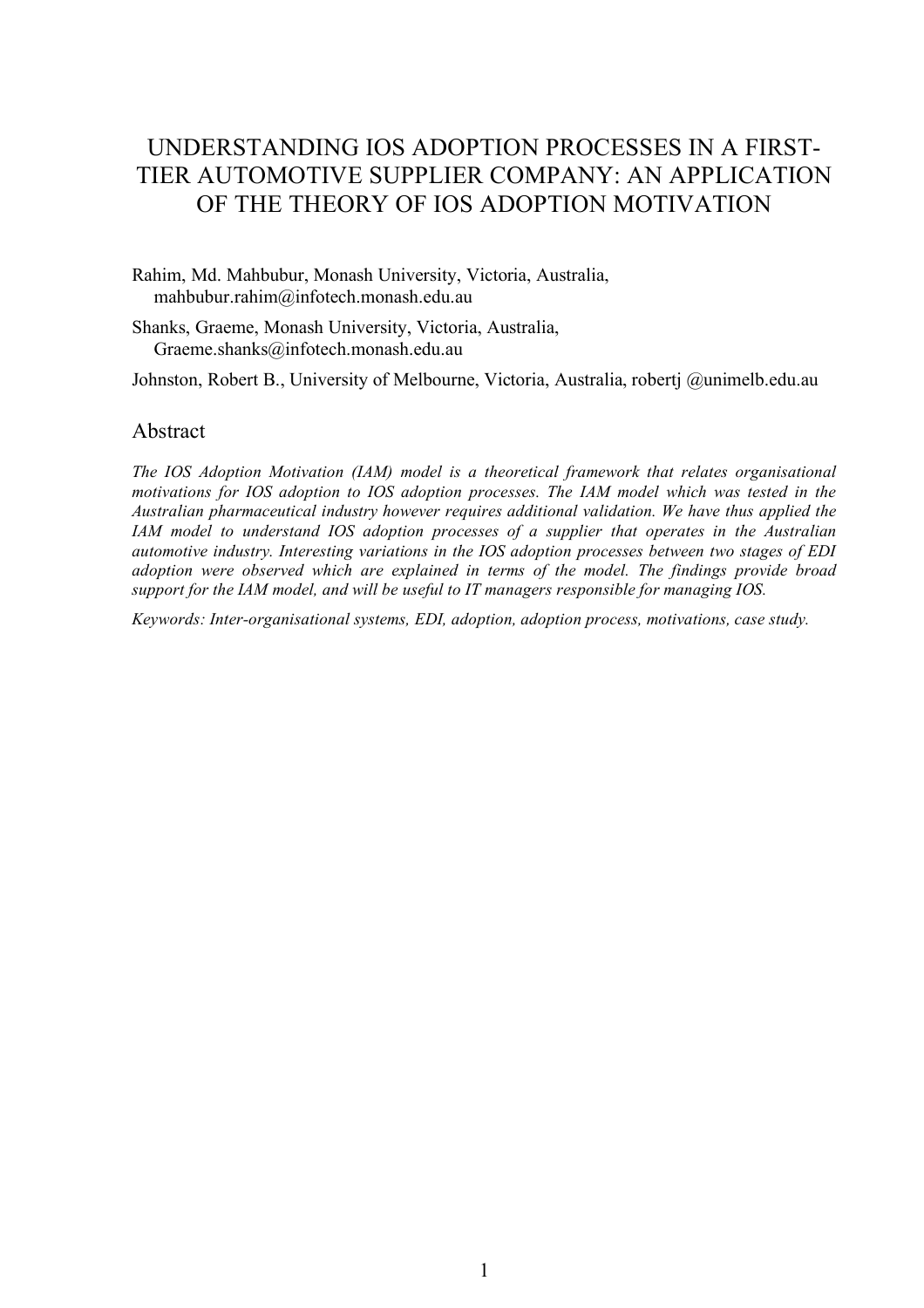## **1 INTRODUCTION**

On-line business between organisations is enabled by inter-organisational systems (IOS). These systems link two or more organisations electronically and enable them to exchange key business information (Kumar and Crook, 1999). Typical IOS include EDI, internet-EDI, and customer ordering systems. These systems provide organisations with a range of benefits: enhanced efficiency (Mackay and Rosier, 1996), greater effectiveness (Lee and Lee, 2000), and improved customer services (Kaefer and Bendoly, 2000). Appropriate adoption processes need to be initiated by organisations to facilitate the achievement of these benefits (Rahim, 2004). However, it is not clearly understood how organisations choose a particular set of adoption process and why different organisations initiate adoption processes differently. Existing literature does not offer a satisfactory explanation concerning the variations in IOS adoption processes initiated by organisations.

To overcome this limitation, we have recently developed a theory, known as the IOS Adoption Motivation (IAM) model (Rahim, 2004) which relates organisational motivations for IOS adoption to IOS adoption processes by classifying organisations into four generic motivation scenarios, and predicting different adoption processes to be initiated by organisations representing different motivation scenarios. The model was tested in the Australian pharmaceutical industry where it received strong support. Additional validation of the model in other industry contexts is still required to improve its generalisability across industry segments. To address this, the IAM model was applied to explain the EDI adoption process of a first-tier supplier chosen from the Australian automotive industry. The automotive industry has different characteristics (e.g. industry structure, power distribution among supply chain members, type of product produced) from those of the pharmaceutical industry. We want to establish that the model is applicable regardless of the contexts peculiar to an industry. The selected company has experienced two distinct stages of EDI adoption: in the first stage, the company introduced a DOS-based EDI system to communicate with a large automotive manufacturing company; at a latter stage, the supplier introduced a fully integrated window-based EDI system to transact with its small customers (which are spare parts retailers operating in the aftermarket).

We have observed variations in the IOS adoption processes between the two stages which could be explained in terms of the differences in the supplier's motivations for EDI adoption for these stages. The findings thus provide support for the proposition that organisations having different motivations for adopting IOS initiate characteristically different adoption processes despite significant differences in industry contexts and that the particular circumstances within which the motivations are formed do not affect significantly the adoption processes initiated. This additional validation of the IAM model is important as it contributes to improving the understanding of IS practitioners and researchers alike about how IOS are introduced in organisations and why organisations initiate different adoption processes. An understanding of the role of organisational motivation in explaining IOS adoption processes is useful because variations in IOS adoption processes are also likely to affect the success (measured in terms of benefits) of IOS.

## **2 PAST APPROACHES TO IOS ADOPTION**

IOS researchers have investigated IOS adoption phenomenon using two distinct approaches: factorbased research and process-oriented research. Factor-based studies are rooted in the notion that the presence or absence, or perhaps the level of certain conditions (commonly known as factors) influence the decision/intentions of organisations to adopt IOS. In general three categories of factors were identified: organisational (e.g. organisational size, management support, and IT maturity), IOS characteristics (e.g. complexity, cost and compatibility), and environmental (e.g. trust, dependency and external pressure). The works of Chwelos et al. (2001), Teo et al. (2003), Hausman et al. (2003) and Soliman et al. (2004) represent this stream of research. Factor-based studies have however produced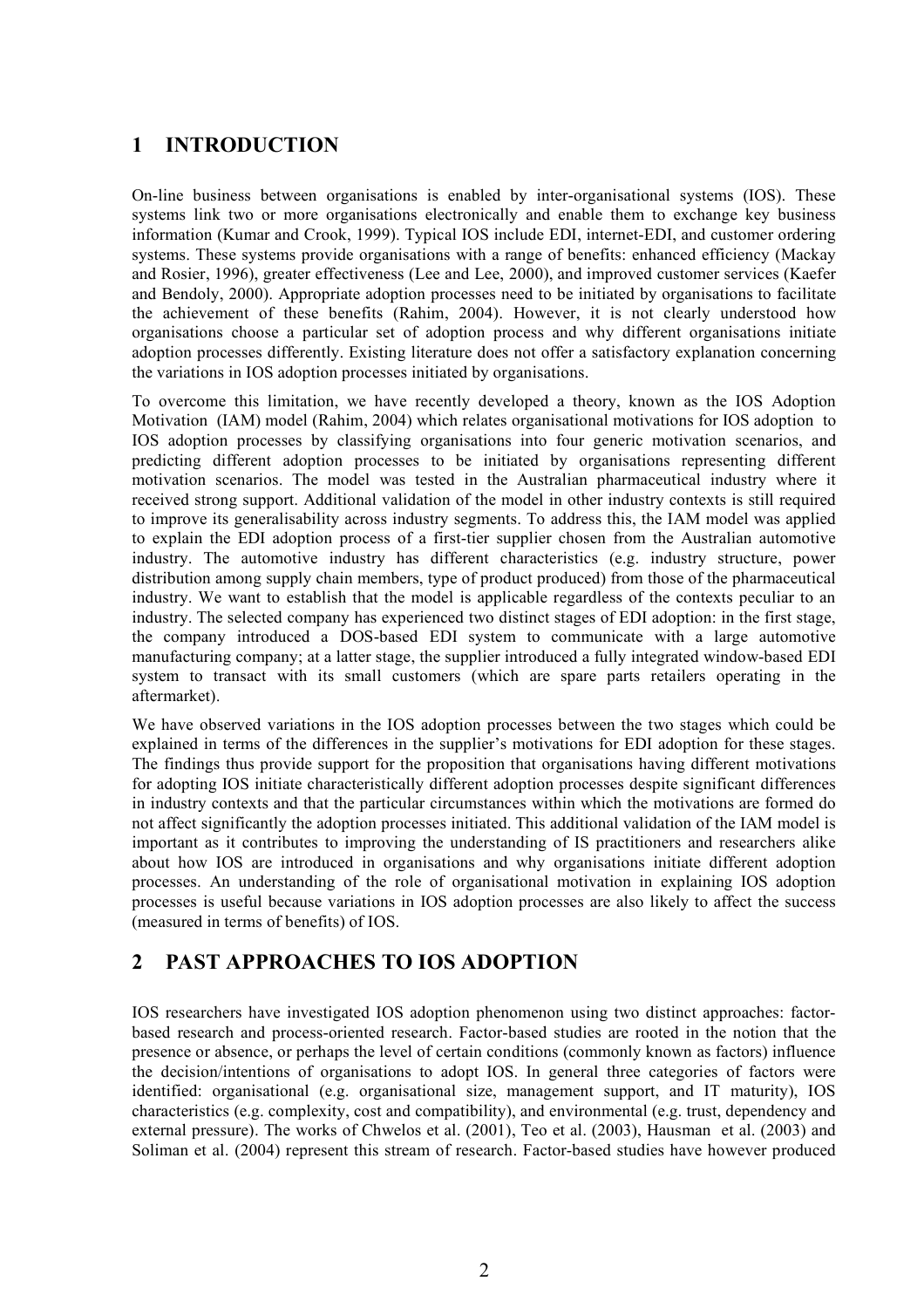inconsistent findings. Many of the factors that are considered significant by some researchers are found to be insignificant by others. Furthermore, these studies do not discuss the conditions relating to initiating IOS adoption processes. A summary of the findings of this group of studies is reported in Rahim (2004).

In contrast, process-oriented IOS adoption studies generally describe the processes used in adopting an IOS solution in organisations and explain the benefits achieved as a result of IOS adoption. Proponents of this stream of research argue that the variation in IOS benefits can be explained in terms of the differences in the processes initiated by organisations for introducing IOS. The works of Damsgaard and Lyytinen (1998), Kurnia and Johnston (2000), and Kautz and Henriksen (2002) represent this stream of research. While the connection between process and benefits is often quite convincingly demonstrated, these studies do not discuss how the processes are determined in organisations and why different organisations initiate different processes.

The IOS Adoption Motivation (IAM) model (Rahim, 2004) argues that organisations with different motives for IOS adoption initiate different IOS adoption processes. The model recognises the role of traditional factors for the decision to adopt, but rejects factors as predictors of IOS adoption processes. In our previous papers (Rahim et al., 2001; Rahim et al., 2002; Rahim et al., 2004), we have successfully demonstrated the predictive power of IAM in explaining single IOS adoption initiatives in selected companies chosen from the Australian pharmaceutical industry. As the model is new, it needs to be applied in other industry segments in order to establish its generalisability.

#### **3 THEORETICAL MODEL**

The term organisational 'motivation' is defined as the 'desire of an organisation that prompts it to act in a certain way for adopting an innovative system such as inter-organisational system' (Rahim, 2004). We argue that it is organisational motivations that determine which IOS adoption processes are followed by organisations. This assertion constitutes the foundation of the IOS Motivation Model shown in Figure 1. Therefore, two organisations tend to initiate IOS in a different manner if they form different motives. The model is most useful in industries in which supply chains are characterised by a few dominant players and many docile players. In some industries (e.g. airline, banking) organisations participate in an 'electronic exchange' relationship with many partners. The notion of having dominant and docile players may not be observed in those industries. Consequently, the theoretical model cannot be applied to those industry settings. This characteristic of the industry constitutes the boundary of the theoretical model.



*Figure 1. Research model showing relationship between organisational motivations and IOS adoption processes.*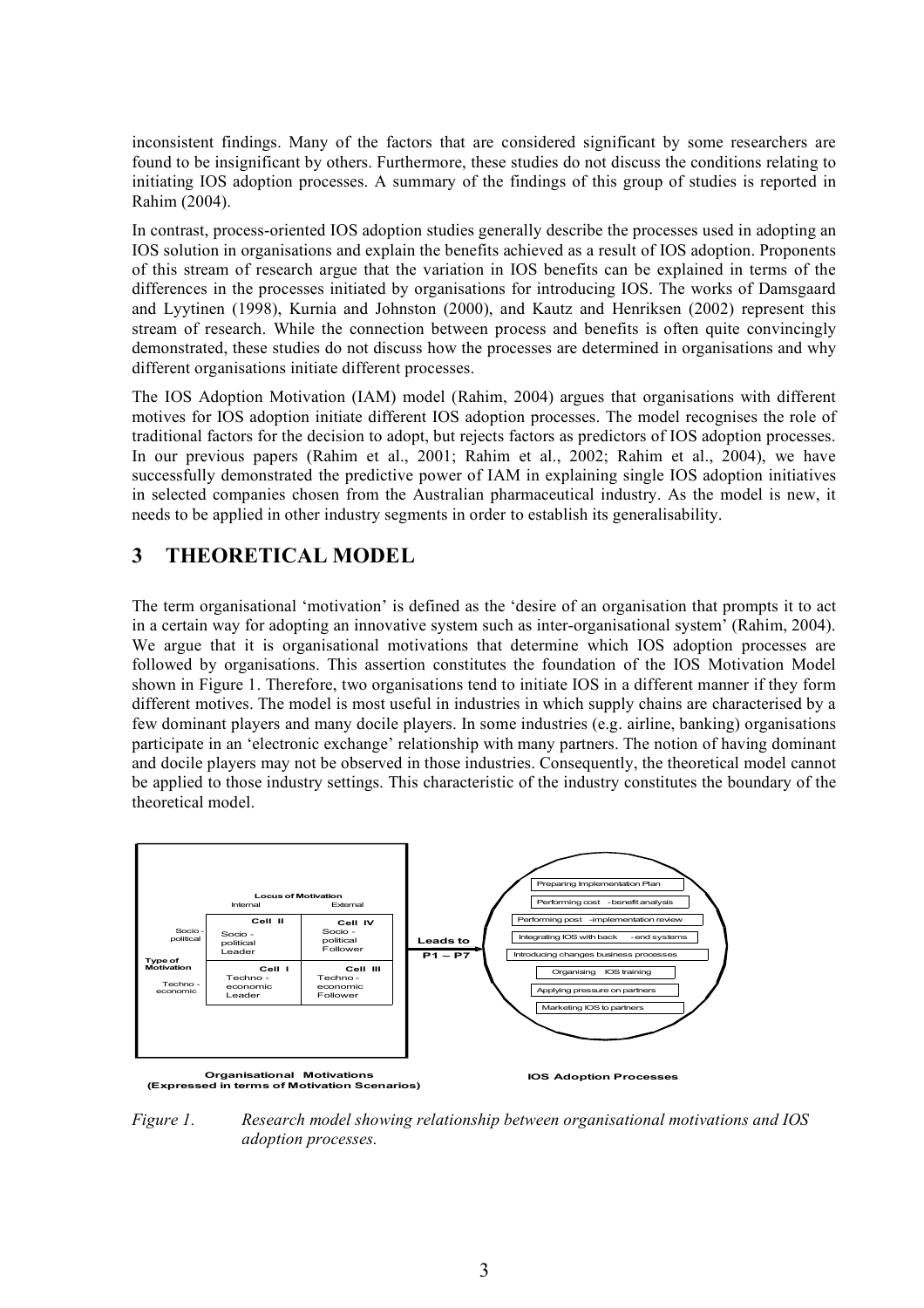The IAM shown above incorporates the notion of 'motivation scenarios' (Rahim et al., 2001; Rahim, 2004). Organisational motivation may be classified along two dimensions: locus of motivation and type of motivation, leading to a total of four distinct motivation scenarios. The four types of motivation scenarios shown in the left hand side of Figure 1 recognise the existence of various types of organisational motives (e.g. coercive force, normative relations, economic gains, gaining status) and the source (e.g. internal or external) from which such motives may originate.

Cell I defines the 'Techno-economic Leader' scenario, characterised by an internal locus of motivation and a techno-economic type of motivation. This scenario occurs when organisations develop a direct economic motive internally and invest in an IOS project voluntarily, believing that the investment will improve organisational performance with regard to internal efficiency and competitiveness in the marketplace.

Cell II defines the 'Socio-political Leader' scenario, characterised by an internal locus of motivation and a socio-political type of motivation. This scenario occurs when organisations invest in IOS voluntarily to realise their own socio-political motive. In other words, these organisations initiate an IOS project for reasons other than efficiency gains, but nevertheless with a clear intention of perhaps portraying either a 'progressive' or 'customer caring' image in the industry, or with the realisation that there is no other way forward, given its trading partner's IOS adoption strategies. However, the motivation to adopt IOS is conceived internally.

Cell III refers to the 'Techno-economic Follower' scenario, characterised by an external locus of motivation and a techno-economic type of motivation. This scenario occurs when an organisation is approached either by its business partners or by any other influential organisation about IOS adoption and, having evaluated the potential economic benefits of the IOS, invests in it voluntarily. Although the motivation to adopt IOS is generated from external sources (i.e. the locus of motivation is external), the decision is made based on an economic motive. Techno-economic followers generally do not build an IOS, but simply embrace a standard IOS developed either by the business partner that initiated IOS project or by a third party. However, even though techno-economic followers are not the initiators of IOS projects, they remain the proactive users of IOS.

Cell IV represents the 'Socio-political Follower' scenario, characterised by an external locus of motivation and a socio-political type of motivation. This scenario occurs when an organisation is approached by its trading partner or a third-party organisation to adopt an IOS, and a decision is made based on a socio-political motive. Socio-political leaders are the organisations that do not develop an IOS, but embrace an existing IOS solution developed by partners or others parties. These followers are generally the passive users of IOS and introduce IOS for reasons such as legitimacy, compliance, influence or social status.

Based on a review of past IOS adoption literature, we also identified a total of eight key activities that constitute IOS adoption process. These activities which are shown in the right hand side of Figure 1 include: preparing an IOS implementation plan, initiating a cost-benefit analysis for IOS, performing a post-implementation review of IOS, integrating IOS with back-end IT systems, introducing changes in the business practices, organising IOS training, applying pressure on business partners, and marketing IOS concepts to business partners. We argue that the sub-set of these activities that will be initiated by an organisation for introducing an IOS solution is driven by its motivation scenario for a given IOS project. This has led to the development of eight propositions which are shown in Table 1. Detailed discussion of these propositions is reported in Rahim (2004).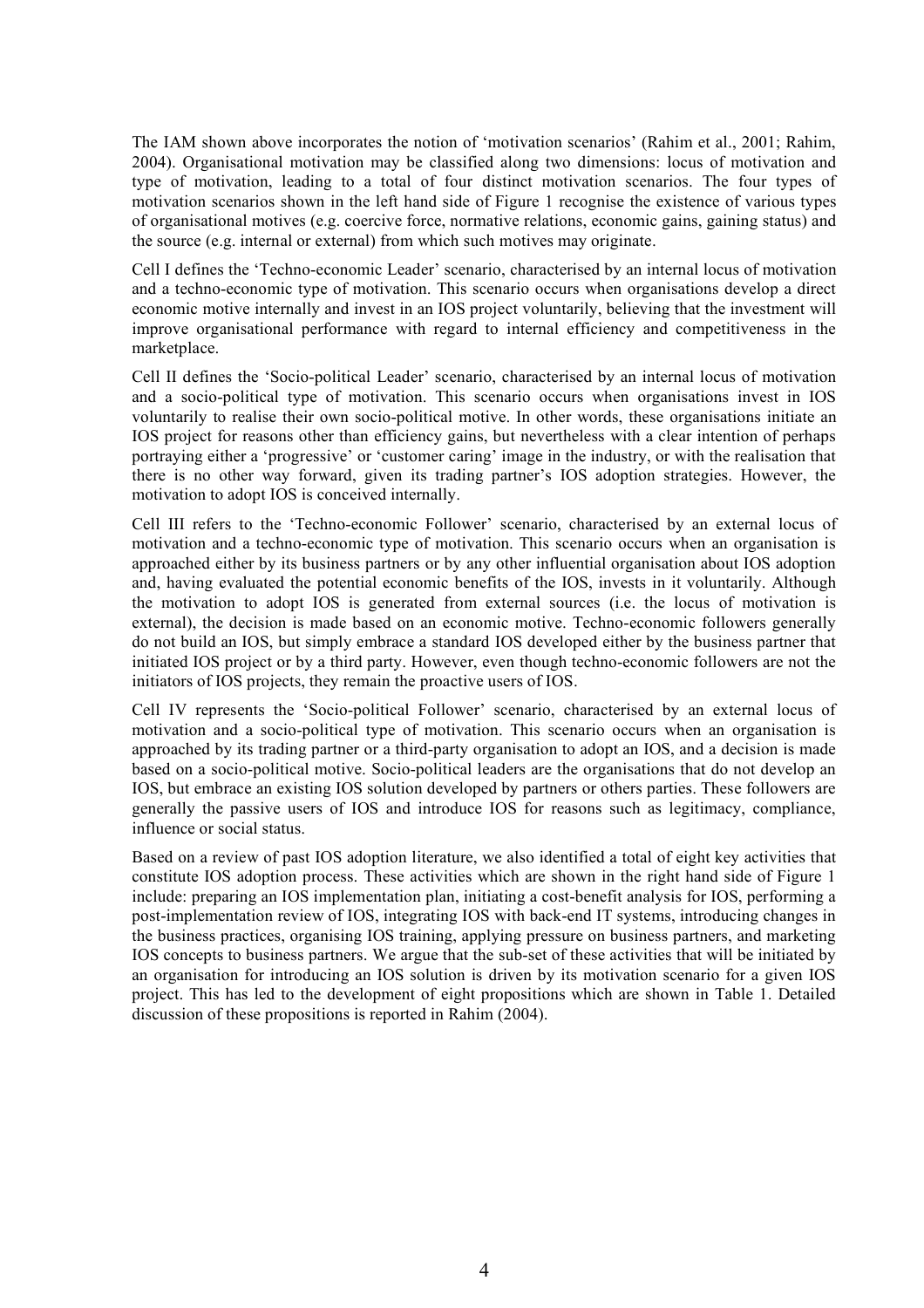|                | <b>IOS Motivation Scenarios</b> |                                |                                  |                                  |                                                                       |
|----------------|---------------------------------|--------------------------------|----------------------------------|----------------------------------|-----------------------------------------------------------------------|
| Propositions   | Techno-<br>economic<br>leaders  | Socio-<br>political<br>leaders | Techno-<br>economic<br>followers | Socio-<br>political<br>followers | Activities                                                            |
| P <sub>1</sub> | Likely to                       | Likely to                      | Likely to                        | Unlikely to                      | <b>IOS</b><br>Prepare<br>an<br>implementation plan                    |
| P <sub>2</sub> | Likely to                       | Unlikely to                    | Likely to                        | Unlikely to                      | Initiate cost-benefit analysis<br>of IOS                              |
| P <sub>3</sub> | Likely to                       | Unlikely to                    | Likely to                        | Unlikely to                      | Perform<br>post-<br>a<br>implementation<br>review<br>of<br><b>IOS</b> |
| P <sub>4</sub> | Likely to                       | Unlikely to                    | Likely to                        | Unlikely to                      | Integrate IOS with back-end<br>IT systems                             |
| P <sub>5</sub> | Likely to                       | Unlikely to                    | Unlikely to                      | Unlikely to                      | Introduce<br>changes<br>the<br>in<br>business practices               |
| P <sub>6</sub> | Likely to                       | Likely to                      | Likely to                        | Likely to                        | Organise IOS training                                                 |
| P7             | Unlikely to                     | Likely to                      | Likely to                        | Unlikely to                      | Apply pressure on partners                                            |
| P <sub>8</sub> | Likely to                       | Likely to                      | n/a                              | n/a                              | Market IOS concept                                                    |

*Table 1. Propositions relating to IOS adoption process*

#### **4 AIM OF THE RESEARCH**

The aim of this research is to examine the assertion that the adoption process that an organisation follows for introducing an IOS is influenced by the motivation of the organisation for adopting that IOS. This assertion is tested by examining two distinct EDI adoption initiatives undertaken by a first tier automotive supplier. In particular we have captured the supplier's motives for EDI adoption for each stage, identified the activities that the supplier initiated, and then compared whether those activities are consistent with the predictions made by IMM.

## **5 RESEARCH DESIGN**

We have selected a scientific case study approach to study IOS adoption practice for two reasons. First, IOS adoption generally takes place in a complex environment (Premkumar et al., 1997). Hence, it is critical to capture the experiences of the relevant people and the context of their actions to understand IOS adoption. Case studies are particularly suitable for understanding phenomena within their organisational context (Yin, 1994). We sought in-depth discussions and rich explanations from multiple sources from the case site. Second, we looked for a revelatory case site that has introduced an IOS solution and is willing to share its rich experience with us. A medium-size enterprise which supplies filters to the major automotive manufacturing companies located in Australia was selected as a theoretically revelatory case site because it has undertaken two distinct EDI adoption initiatives over a period of time during which its motivation for EDI adoption had changed. The case is unique and therefore serves as an excellent test bed for examining the applicability of the IAM within the same organisation.

The case study was conducted by adhering to the rigorous principles of Yin (1994) and Sarker and Lee (2000) which are grounded in the positivist tradition. The positivist tradition is used because of the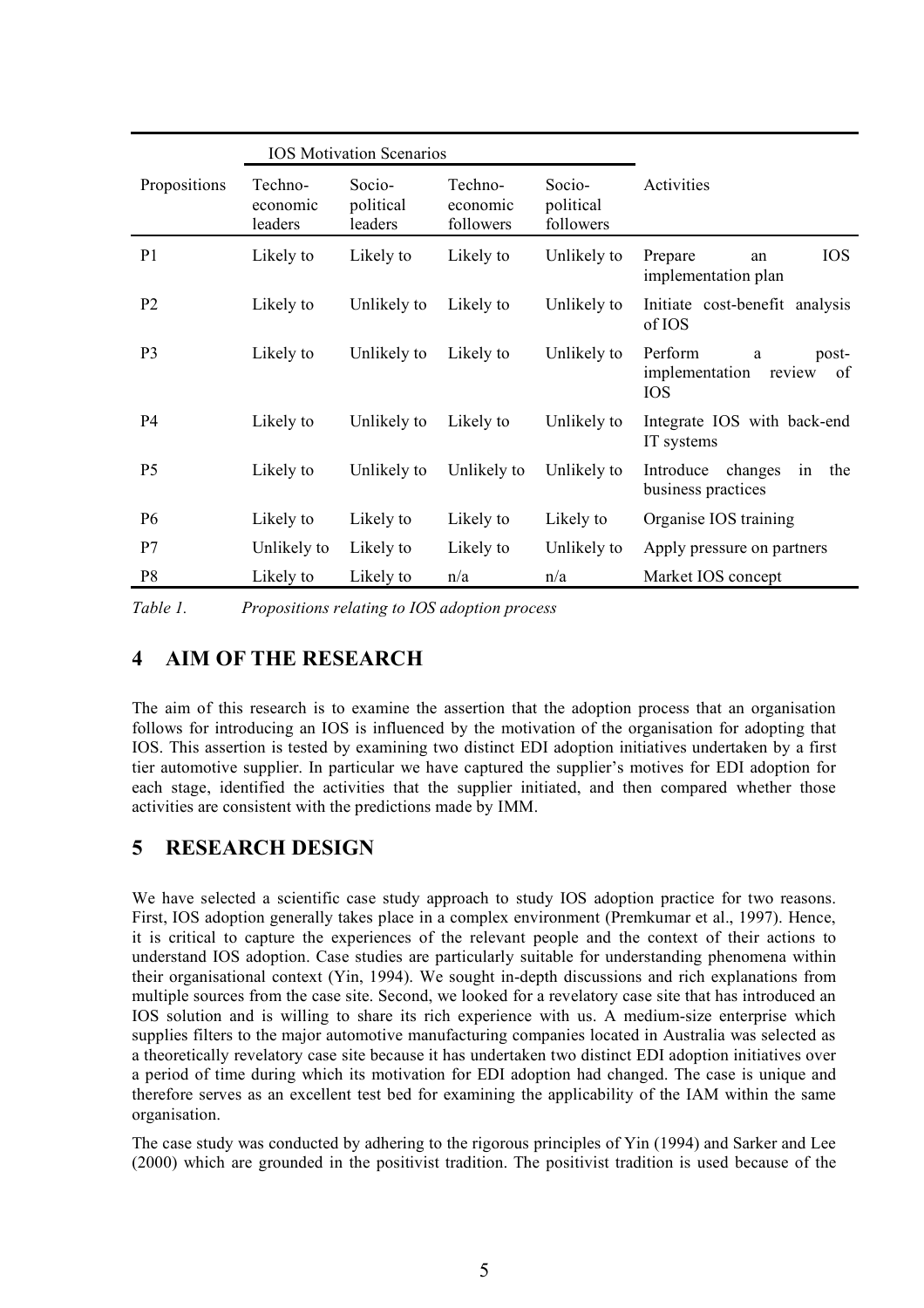need to test the IAM model to explain the behaviour of organisations for IOS adoption. In-depth interviews were sought from two senior executives (e.g. IT manager and business manager) from the company. Established methodological guidelines were applied in order to generate reliable findings. Reliability was addressed by clearly conceptualising research variables, using previously pilot-tested protocols in interviews and using multiple coders in data analysis. The interviewees on many occasions granted access to company documents which often helped us to corroborate the information provided during interviews. The interview transcripts were sent to the interviewees for review. Data collected from the company were analysed using pattern matching logic (Yin, 1994) which allowed us to compare the pattern of outcomes of dependent variable (i.e. IOS adoption processes) predicted from the IAM model with the pattern of outcomes deduced from the case data collected from the company. However, consistent with the notion of analytical generalisation (Yin, 1994), we also checked that the adoption processes were initiated for the same reasons (as reported by the interviewees) as that used in the logical deduction of the propositions.

#### **6 DESCRIPTION OF CASE**

The participating case is an established first-tier supplier that produces various types of filters and delivers them to both the production division and parts accessories division of all four automotive manufacturing companies located in Australia. It also supplies filters direct to hundreds of small spare parts retailers some of which are even located in the south pacific islands. The supplier is a mediumsized enterprise, has 200 employees, and makes about A\$50 million sales annually. Its IT department is centralized, has two managers and operates with A\$2 million annual budget. The supplier currently uses the MFGPRO ERP system running on an UNIX platform to support its key business processes.

## **7 CASE STUDY FINDINGS**

This section describes the motivations of the supplier for adopting two different EDI systems at two stages and then, following the notion of IOS adoption motivation scenarios highlighted in Figure 1, classifies the supplier's motivation into two distinct motivation scenarios, one for each stage. The section also discusses the activities involved in EDI adoption process initiated by the supplier during each stage. In doing so, the outcomes of propositions relating to the adoption process (i.e. P1 to P8) are also reported.

Stage 1: DOS-based EDI System - Adoption Motivations and Processes

The adoption of EDI in the supplier company was not conceived internally. In early 1990s, the supplier was approached by an influential customer, a large automotive manufacturing company, which expressed its strong desire to be able to communicate with all its first-tier suppliers through EDI. The automotive manufacturing company also asked the supplier to conduct EDI transactions through its preferred third-party value added network (VAN) provider which it appointed to provide EDI communication support for all its first-tier suppliers. The manufacturing company further suggested that the supplier use its proprietary EDI format to exchange documents with them through the preferred VAN provider. Hence, the locus of motivation for EDI adoption is external.

The primary desire of the supplier in adopting EDI was to comply with the strong request from its major customer (i.e. automotive manufacturing company) to enable the customer to send documents in EDI format. The supplier expected that its compliance with the customer's request would make them satisfied, and thus the supplier would be able to avoid any disadvantage caused by not developing an EDI capability. According to a senior business manager:

"*The EDI initiative at our company started at the request of a major customer (i.e. automotive manufacturing company). They were adamant on EDI and we had to comply with their request to make them happy*."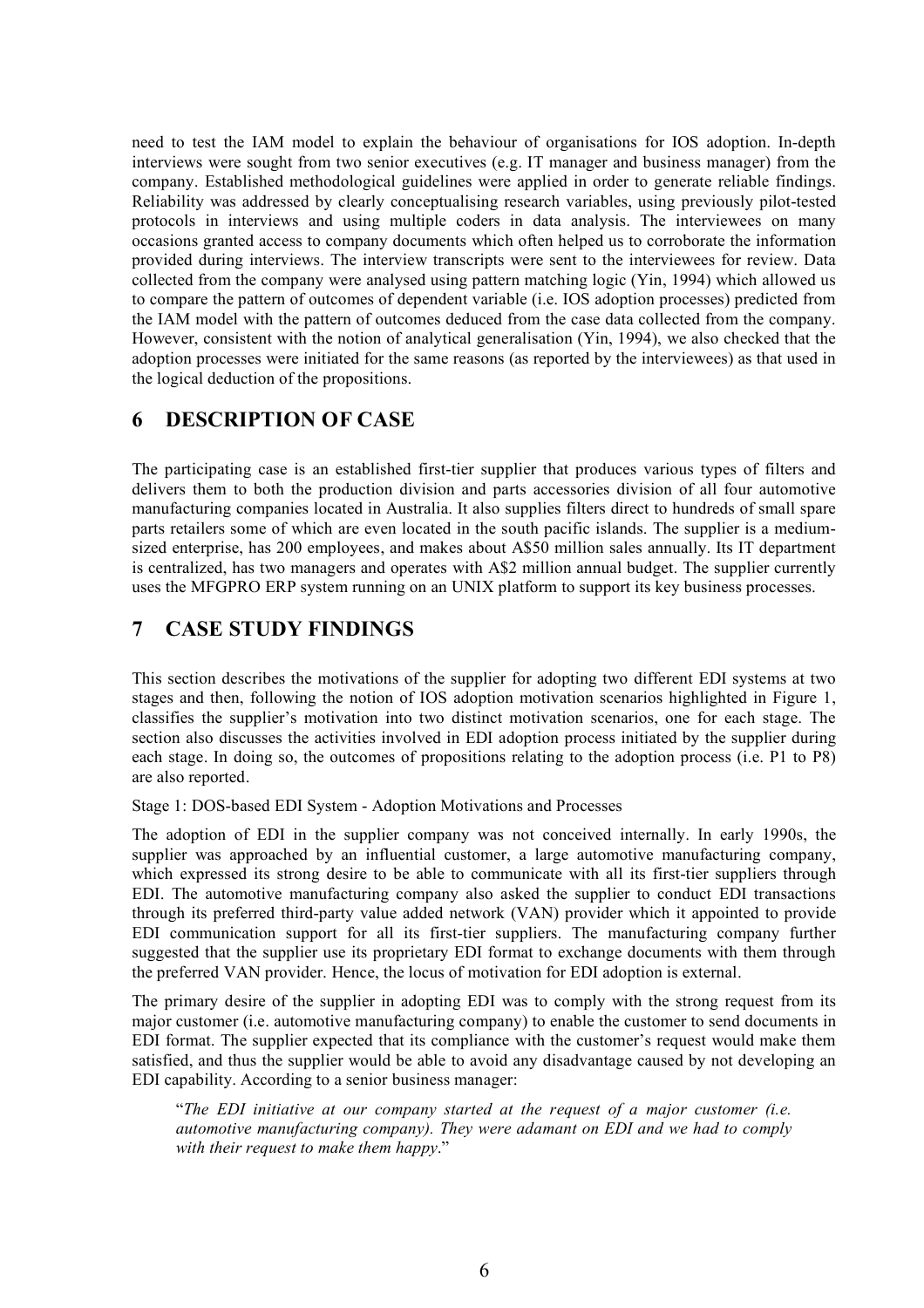Additionally, the supplier also wanted to be seen as more responsive to its customer needs. Hence, developing an EDI capability was considered to be right option for building a 'customer caring' image in the marketplace. However, the EDI capability was not developed to improve supply chain inefficiency problem. Hence, the type of motivation for EDI adoption can be regarded as sociopolitical in nature. Based on the above arguments, the EDI adoption of the supplier at this stage can be considered to represent an instance of the socio-political follower scenario.

The supplier did not prepare a carefully crafted EDI implementation plan (P1) because it simply wanted to comply with the customer's request to adopt EDI and hence considered it unnecessary to spend time and effort in rigorous EDI project planning. The supplier also did not initiate a cost-benefit analysis prior when introducing the EDI system (P2). Two reasons were identified: first, a DOS-based standalone EDI system was introduced - the cost of which was less than A\$5000 and this cost was absorbed as a necessary IT operating expense; second, the supplier had no expectations of economic returns from its investment in EDI. Likewise, a post-implementation review of EDI was not initiated (P3) because such a review was considered as a waste of time as the supplier had no intention of investing more resources in EDI project for further improvement.

The supplier had a very low volume of EDI transactions. It received only one weekly production schedule from its customer and in response sent back several advanced shipping notices (ASNs) to the customer. Therefore, senior management did not see any visible benefits that EDI integration could provide to the company. Hence, no electronic integration was established between EDI and the backend ERP system (P4).

The supplier did not introduce any major changes to its existing supply chain management practices (P5) as a result of EDI adoption. Senior management did not perceive a need for process changes because EDI was not seen as a strategic application nor did EDI help them to determine how many of their filters were used in the production line of the customer. The customer became satisfied when they learned about the compliance of the supplier in introducing the EDI system. In other words, EDI was basically regarded as a tool that helped the supplier to maintain good business relations with the customer that requested EDI connectivity.

The supplier trained its IT personnel (P6) which facilitated them in implementing EDI with few difficulties. The training was provided by the EDI vendor. Interestingly, neither the influential customer which requested EDI connectivity nor the EDI VAN provided any training. Training was also given to the customer service staff; they learned how to operate the EDI system in order to receive and print weekly production schedules and send ASNs.

The supplier did not put any pressure (P7) on the customer to expand the use of EDI in other functional areas. Basically, the supplier adopted a conservative approach; it did not look at EDI as a source of gaining economic advantage, and consequently did not take any initiative to use EDI to share other important information with the customer. Proposition P8, which is about the promotion of the IOS solution was not examined because, as argued in the previous section, it is not applicable for socio-political followers.

#### Stage 2: Fully integrated EDI System - Adoption Motivations and Processes

In the late '90's, when the Y2K problem received huge attention from the media and popular trade magazines, the senior management of the supplier took a fresh look at their existing portfolio of IT applications. In doing so, they became aware of the difficulties encountered by the customer service staff in dealing with the DOS-based standalone EDI system. The EDI system was not user friendly and because it was not integrated with the back-end ERP system, duplicate data entry was required thus causing data inconsistency problems. The management realised that the EDI system did not bring any economic benefits to the company other than complying with its customer's request.

Around that time, a new young highly educated and dynamic IT manager joined the company and was soon appointed as the Head of the IT department. The IT manager was familiar with the notion of inter-organisational systems. He thus brought in fresh ideas and explained to the senior management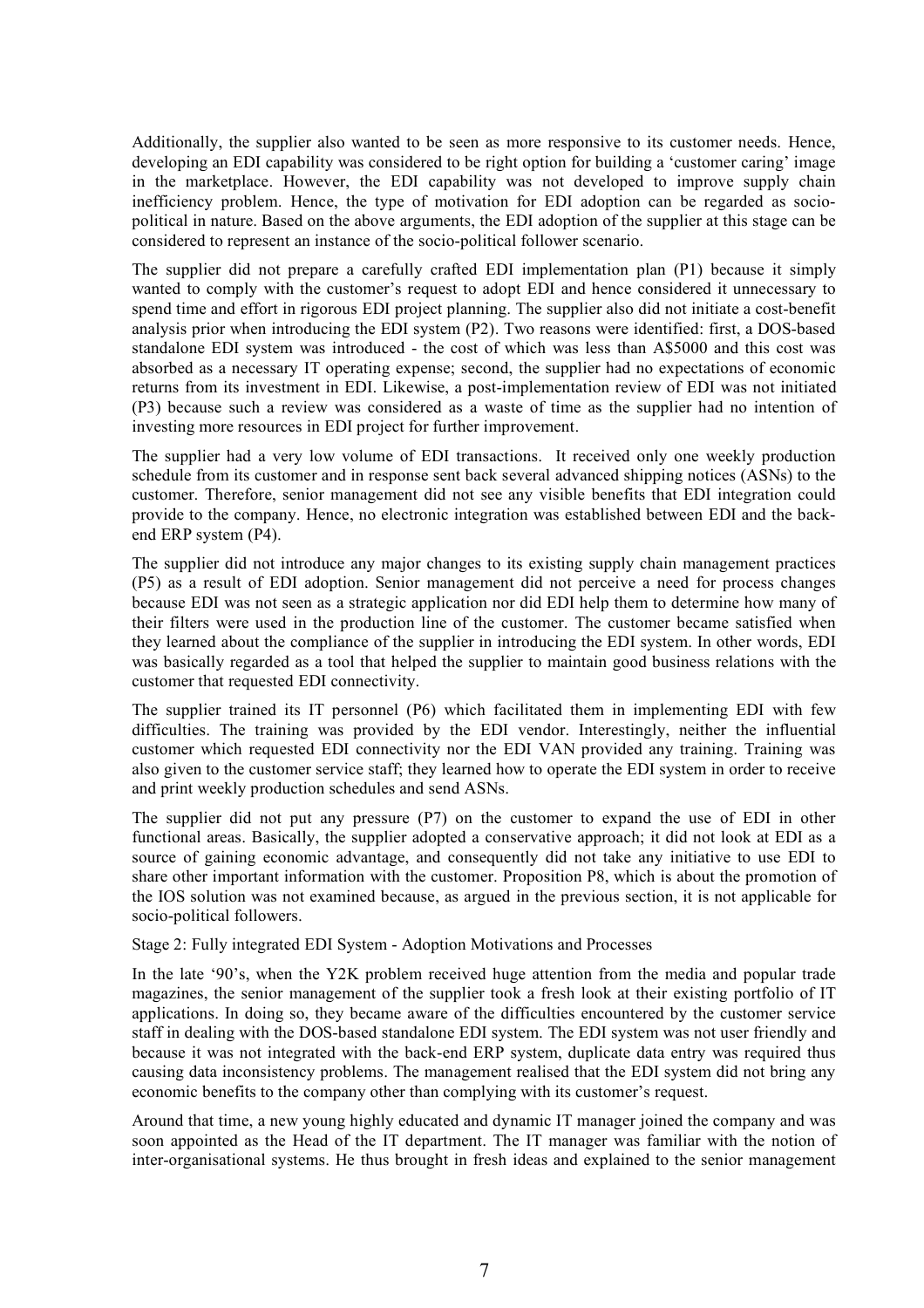about how a fully integrated EDI system could address their chronic data inconsistency problems. He suggested that the company needed to exploit the full potential of new generation EDI systems in trading with their customers. The suppliers had about 500 small customers (which are basically retailers of spare parts) located throughout the country. Electronic transactions through the new generation of EDI systems with those customers had the potential to bring significant reduction in transaction costs and improve data accuracy. Being convinced with these arguments, a decision was made to replace the aging DOS-based EDI system. A new EDI application was chosen from a vendor in the year 2001 taking into consideration its integration capabilities with the back-end ERP system and its user-friendliness. According to the Head of the IT department:

"*The new EDI system was driven by our need to carry out electronic transactions with our small trading partners. It was not introduced in response to a push from them. We rather wanted to reduce data entry errors and cost of transactions*."

It is therefore obvious that the locus of motivation for the new EDI system is internal and the type of motivation was techno-economic in nature. Hence, the EDI adoption at the second stage can be considered to represent an instance of the techno-economic leader scenario.

Prior to making a decision to adopt the new EDI system, the IT department conducted a formal implementation planning (P1). The plan included preparing a detail justification for the new EDI system, specifying a time frame for EDI implementation, organising a series of presentations by four leading EDI vendors, and establishing criteria for evaluating rival EDI products. A cost-benefit analysis was also conducted (P2) which took into account potential immediate cost savings due to the elimination of data entry errors and reduction in paper-based transactions. Upon deployment, a postimplementation review also took place (P3) involving discussing implementation problems and identifying corrective actions. According to the IT manager:

"*We made a capital expenditure request. We also had presentation conducted by various EDI vendors, and then, we weighed the pros and cons of each EDI offering in terms of how much it was going to cost us as well as the benefits to be obtained…so we had to prepare a business case*."

Following the acquisition of the new EDI system, the IT department spent the next 2 months integrating the new EDI system with the back-end ERP system (P4). The integration began to yield benefits as data entry errors and paperwork were reduced. In addition, cost-savings were also achieved by being able to limit the number of administrative personnel processing EDI documents.

The establishment of integration between the new EDI system and the back-end ERP system eliminated the need for customer service staff to manually processing EDI documents. However, the new EDI system did not bring about additional changes to the supplier's business processes (P5). The supplier faced difficulties in persuading the automotive manufacturing companies to agree on a uniform standard for exchanging EDI messages. Consequently, considerable effort had to be devoted to the development of EDI templates and maps for each automotive manufacturing company. Furthermore, senior management did not perceive a need to improve their existing ordering process. According to the Head of the IT department:

"*At this stage, the new EDI system has not changed much of what our sales and marketing people do. We had to prepare EDI forms and maps and stuff. It was difficult because each of our key trading partners (i.e. automotive manufacturing companies) had their own maps and their own message guidelines… There's also sheer arrogance on their part to sit down and agree on standards*."

The IT team attended a training program organised by the EDI vendor which helped them to develop an electronic interface between the EDI system and the back-end ERP system (P6). The cost of the training was absorbed as a part of the EDI implementation project. No training was however offered to the customer service people because they did not need to view the EDI-based documents.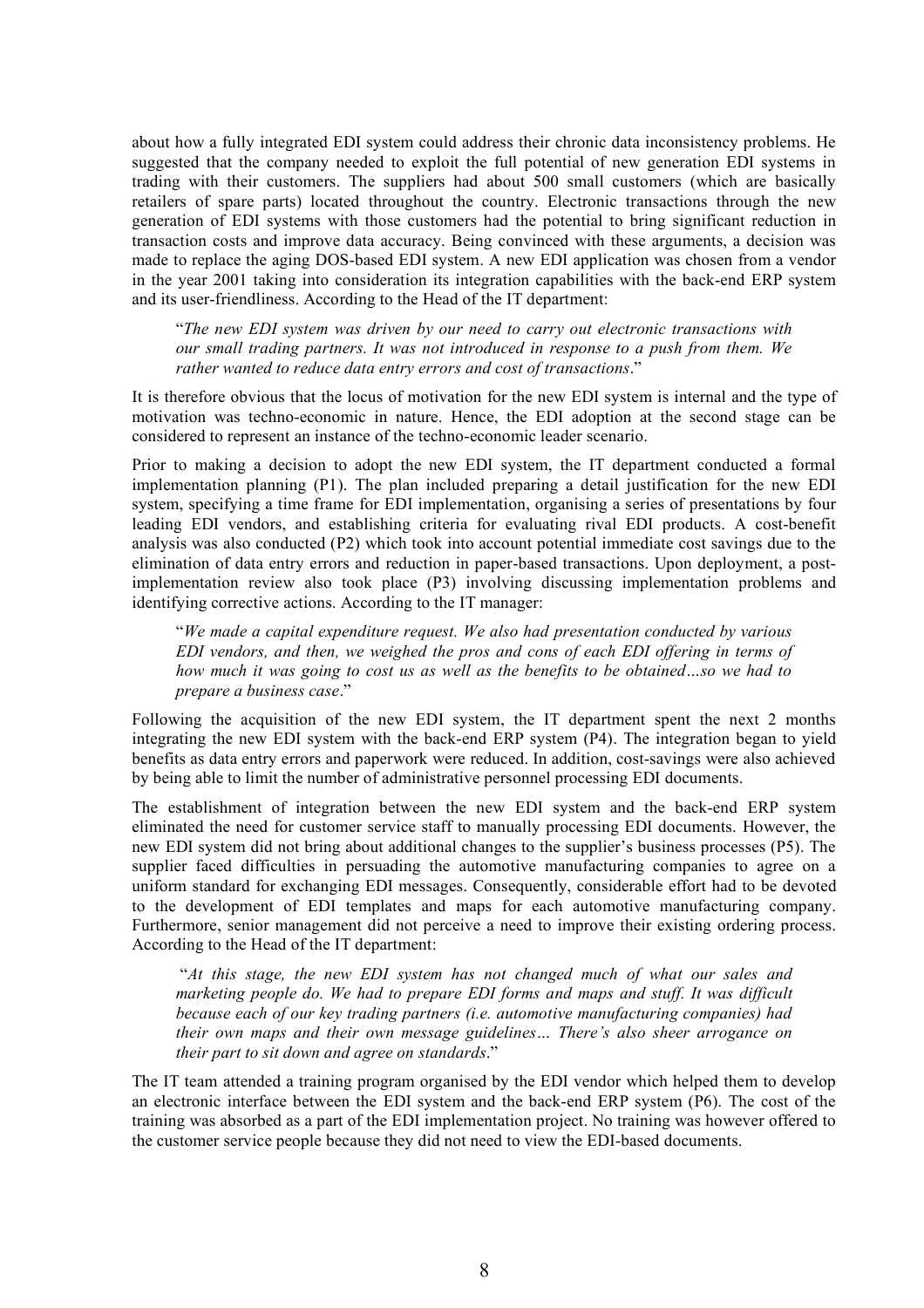The supplier did not coerce the small retailers into trading with them through EDI (P7). The supplier rather explained the possible improvement in data accuracy and savings in transaction costs that those retailers are likely to achieve if they embrace EDI. The supplier was also actively involved in promoting the notion of doing business through EDI to the retailers (P8). It identified that one of the barriers that was discouraging the small retailers was the absence of a standard EDI format. The supplier then led an initiative to standardise EDI formats for electronic transactions with retailers in the after-market. The managing director of the supplier was also involved at the executive committee level of the Australian Automotive After-market Association (AAAA). According to the Head of the IT department:

"*In the after-market, consisting of smaller mum-and-dad retailers, and through the auspices of the AAAA we decided to form a forum for uniform EDI messages. The idea was to come to a conclusion on a standardized form for EDI messages*"

#### **8 DISCUSSION**

The empirical evidence presented in the previous section clearly suggests that the motivations that have driven the supplier in adopting EDI systems have changed over the course time. In the first stage, the initiative to introduce a DOS-based EDI system originated from an influential customer and the supplier invested in EDI to make that customer happy. In the second stage, the opportunity of achieving efficiency gains using new generation EDI technologies inspired the supplier to embrace a fully integrated window-based EDI system. In the light of these observations, it can be argued that the supplier has migrated from the socio-political motivation scenario to the techno-economic leader scenario.

Most of the activities performed by the supplier during each of the two stages of EDI adoption are consistent with the predictions shown in Table 1. This supports the fact that organisations tend to follow characteristically different adoption processes when they establish different motivations for IOS adoption. The empirical findings also offer broad support for the IAM model in a different industry context from the pharmaceutical sector in which the model was initially tested.

Table 2 summarises the support received for the propositions at each stage of EDI adoption and indicates that all the research propositions (i.e. P1 to P7) received full support in the first stage of EDI adoption. In the second stage, all but one proposition was supported. Proposition P7, which is about introducing changes in business processes, did not receive support because the supplier failed to receive full cooperation from its large customers (i.e. automotive manufacturing companies) which pursued their own agenda of using proprietary EDI formats for competitive reasons. This factor is unique to the automotive industry and may not be observed in other industry contexts.

## **9 CONCLUSION**

We have discussed the application of the IAM model to explain the IOS adoption practices of a firsttier supplier that provides filters to all automotive manufacturing companies located in Australia. The IOS adoption experience of the supplier is interesting because the company has undergone two distinct stages of EDI adoption, and each stage is characterised by different motivations. We have also observed considerable differences in the EDI adoption processes at each stage. This suggests that even if an organisation introduces an IOS for a particular motive it is not necessary for them to cling to that motive for the adoption of subsequent IOS solutions. The implication is that it is possible to observe variations in IOS adoption processes even within one organisation and such variations are due to the differences in the organisation's motives for IOS adoption.

Hence, there is evidence to suggest that the IAM model, which was initially developed and tested in the pharmaceutical industry context, could also have relevance to the automotive industry. We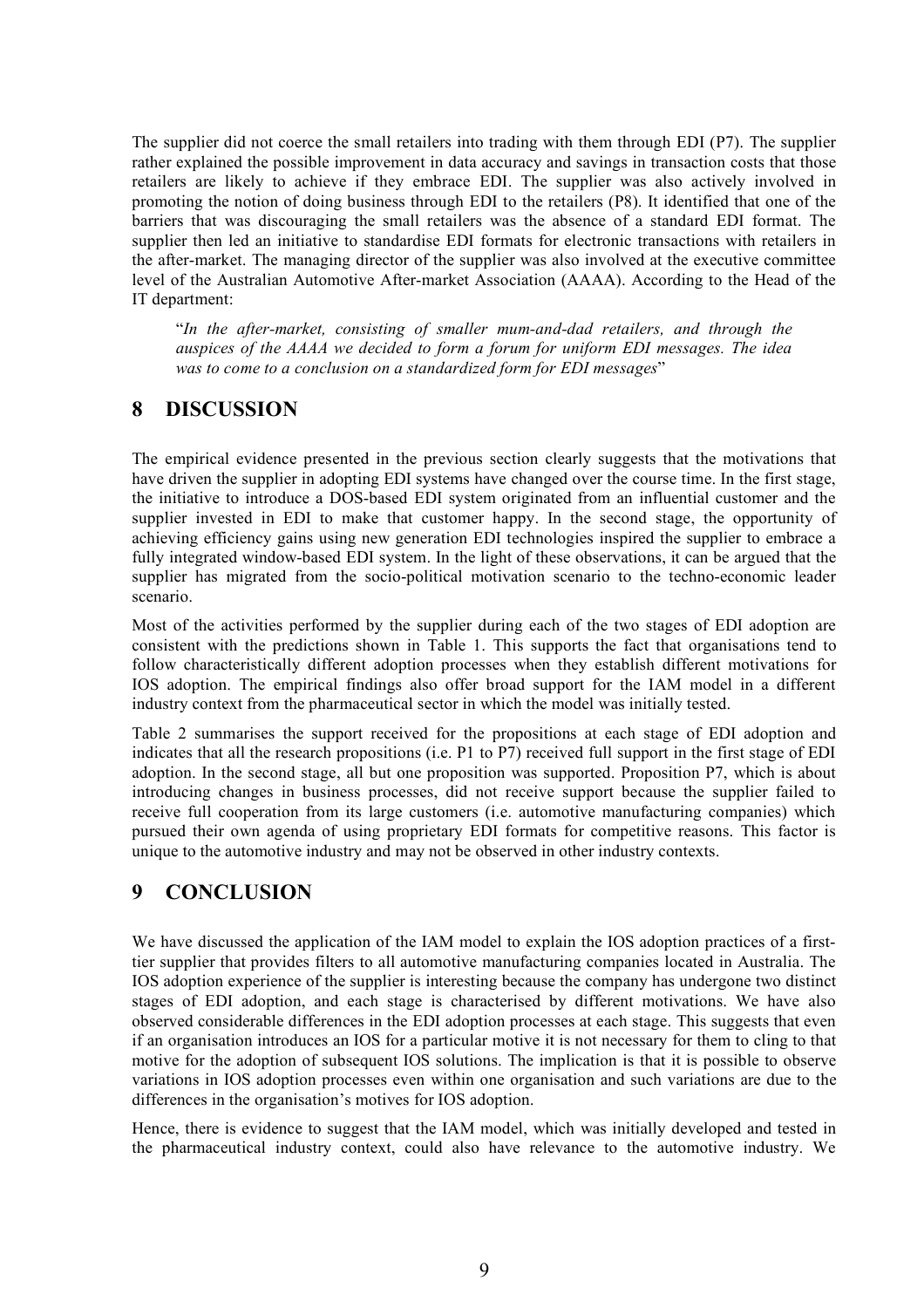however acknowledge that as the EDI adoption at the supplier represents instances of the 'technoeconomic leader' and 'socio-political follower' motivation scenarios, our claim of the applicability of the IAM to the automotive industry should be taken with some caution. We acknowledge the need for undertaking further work which would include more case organisations that will serve as the instances of the remaining two generic motivation scenarios. Despite this shortcoming, we believe that the findings reported in this paper are useful because they contribute to the IS literature by highlighting the role of motivation as a determinant of IOS adoption processes. The practical implication is that, by knowing their own motivations for IOS adoption, potential IOS adopter organisations can obtain insights about how to initiate adoption processes which in turn can bring a reduction in the uncertainty associated with their IOS adoption.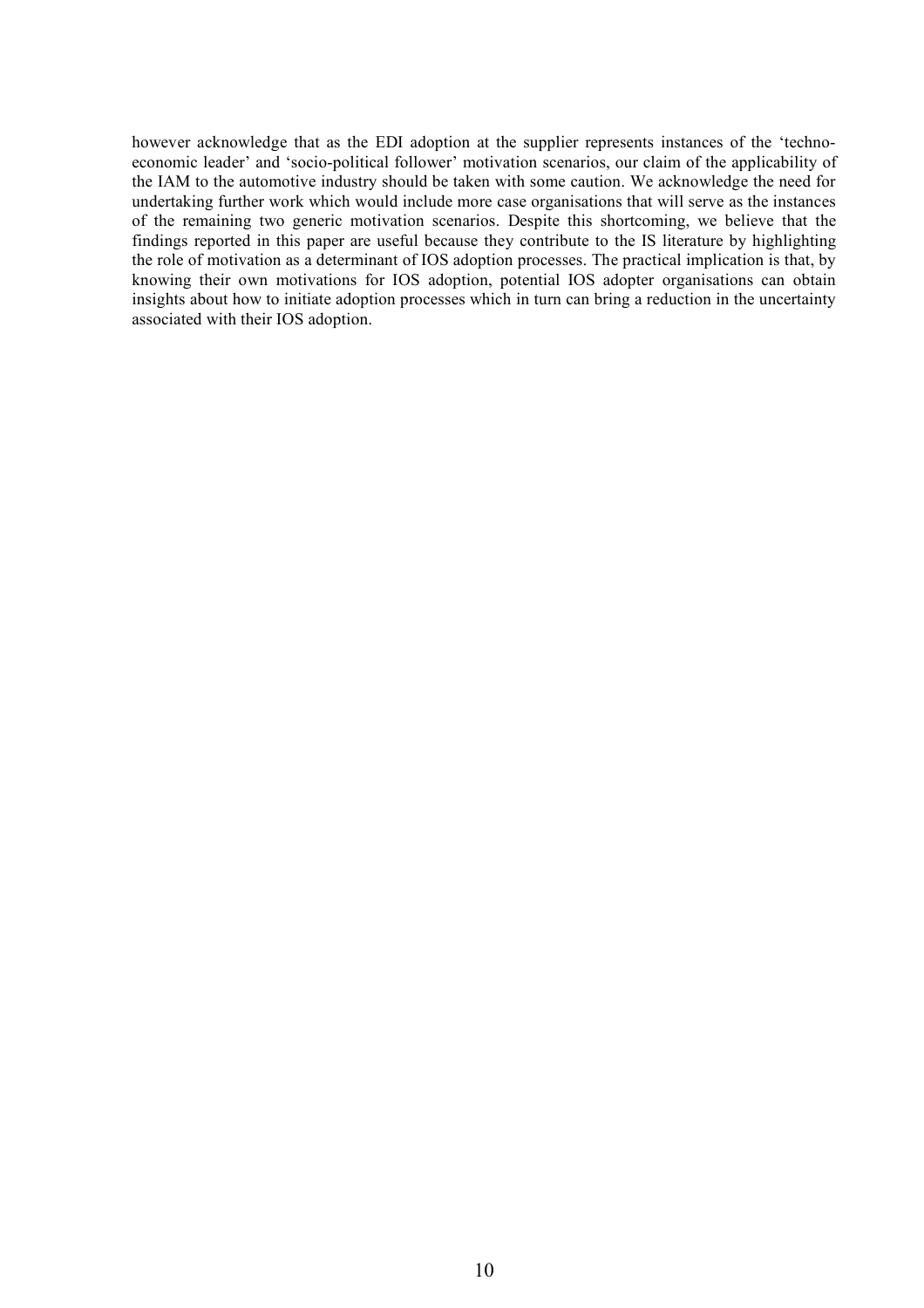| Table 2. |  |  |  | Outcomes of the propositions relating to IOS adoption processes in two distinct stage of IOS adoption. |
|----------|--|--|--|--------------------------------------------------------------------------------------------------------|
|----------|--|--|--|--------------------------------------------------------------------------------------------------------|

| Stage 1: DOS-based EDI adoption                                                                      | Outcome of  | Stage 2: Integrated EDI adoption                                                         | Outcome of              |  |
|------------------------------------------------------------------------------------------------------|-------------|------------------------------------------------------------------------------------------|-------------------------|--|
| Propositions for socio-political follower scenario                                                   | proposition | Propositions for techno-economic leader scenario                                         | proposition             |  |
| P1: Socio-political followers are unlikely to prepare an IOS<br><i>implementation plan</i>           | Supported   | P1: Techno-economic leaders are likely to prepare an<br>IOS implementation plan          | Supported               |  |
| P2: Socio-political followers are unlikely to initiate cost-benefit<br>analysis of IOS               | Supported   | P2: Techno-economic leaders are likely to initiate cost-<br>benefit analysis of IOS      | Supported               |  |
| P3: Socio-political followers are unlikely to perform a post-<br><i>implementation review of IOS</i> | Supported   | P3: Techno-economic leaders are likely to perform a<br>post-implementation review of IOS | Supported               |  |
| P4: Socio-political followers are unlikely to integrate IOS with<br>back-end IT systems              | Supported   | P4: Techno-economic leaders are likely to integrate<br>IOS with back-end IT systems      | Supported               |  |
| P5: Socio-political followers are unlikely to introduce changes in<br>the business practices         | Supported   | P5: Techno-economic leaders are likely to introduce<br>changes in the business practices | <b>Not</b><br>Supported |  |
| P6: Socio-political followers are likely to organise IOS training                                    | Supported   | P6: Techno-economic leaders are likely to organise<br>IOS training                       | Supported               |  |
| P7: Socio-political followers are unlikely to apply pressure on<br>partners                          | Supported   | P7: Techno-economic leaders are unlikely to apply<br><i>pressure on partners</i>         | Supported               |  |
|                                                                                                      |             | P8: Techno-economic leaders are likely to market<br><b>IOS</b> concept                   | Supported               |  |